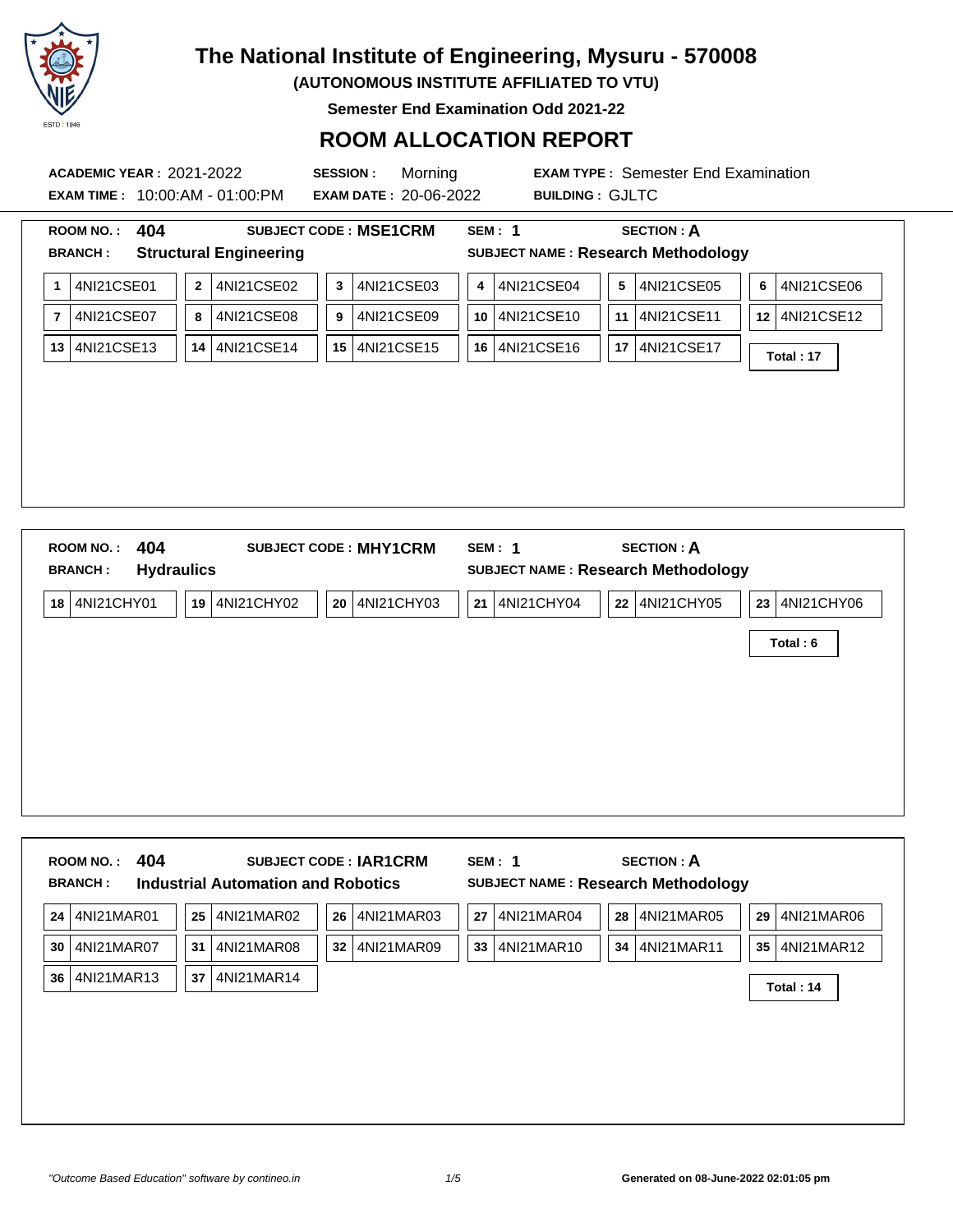

**(AUTONOMOUS INSTITUTE AFFILIATED TO VTU)**

**Semester End Examination Odd 2021-22**

### **ROOM ALLOCATION REPORT**

| <b>ACADEMIC YEAR: 2021-2022</b><br><b>EXAM TIME: 10:00:AM - 01:00:PM</b>                                                                                  | <b>SESSION:</b><br>Morning<br><b>EXAM DATE: 20-06-2022</b>                                             | <b>EXAM TYPE: Semester End Examination</b><br><b>BUILDING: GJLTC</b>                                               |                        |
|-----------------------------------------------------------------------------------------------------------------------------------------------------------|--------------------------------------------------------------------------------------------------------|--------------------------------------------------------------------------------------------------------------------|------------------------|
| 404<br><b>ROOM NO.:</b><br><b>Master of Computer Applications</b><br><b>BRANCH:</b><br>38 4NI21MC009<br>39 4NI21MC014                                     | SUBJECT CODE: 2MCA1N01<br><b>SEM: 1</b><br>40 4NI21MC015                                               | <b>SECTION: A</b><br><b>SUBJECT NAME: Basics of Programming Concepts</b>                                           | Total: 3               |
| 405<br><b>ROOM NO.:</b><br><b>Hydraulics</b><br><b>BRANCH:</b><br>4NI21CHY07<br>$2^{\circ}$<br>4NI21CHY08<br>$\mathbf{1}$<br>4NI21CHY13<br>$\overline{7}$ | <b>SUBJECT CODE: MHY1CRM</b><br><b>SEM: 1</b><br>4NI21CHY09<br>$\mathbf{3}$<br>$\overline{\mathbf{4}}$ | <b>SECTION: A</b><br><b>SUBJECT NAME: Research Methodology</b><br>4NI21CHY10<br>4NI21CHY11<br>$5\phantom{.0}$<br>6 | 4NI21CHY12<br>Total: 7 |

| <b>BRANCH:</b> | <b>Computer Network Engineering</b> |                  |                  | <b>SUBJECT NAME: Research Methodology</b> |                  |
|----------------|-------------------------------------|------------------|------------------|-------------------------------------------|------------------|
| 4NI20SCN15     | 4NI21SCN01<br>9                     | 4NI21SCN02<br>10 | 4NI21SCN03<br>11 | 4NI21SCN04<br>12                          | 4NI21SCN05<br>13 |
| 4NI21SCN06     | 4NI21SCN07<br>15                    |                  |                  |                                           | Total: 8         |
|                |                                     |                  |                  |                                           |                  |
|                |                                     |                  |                  |                                           |                  |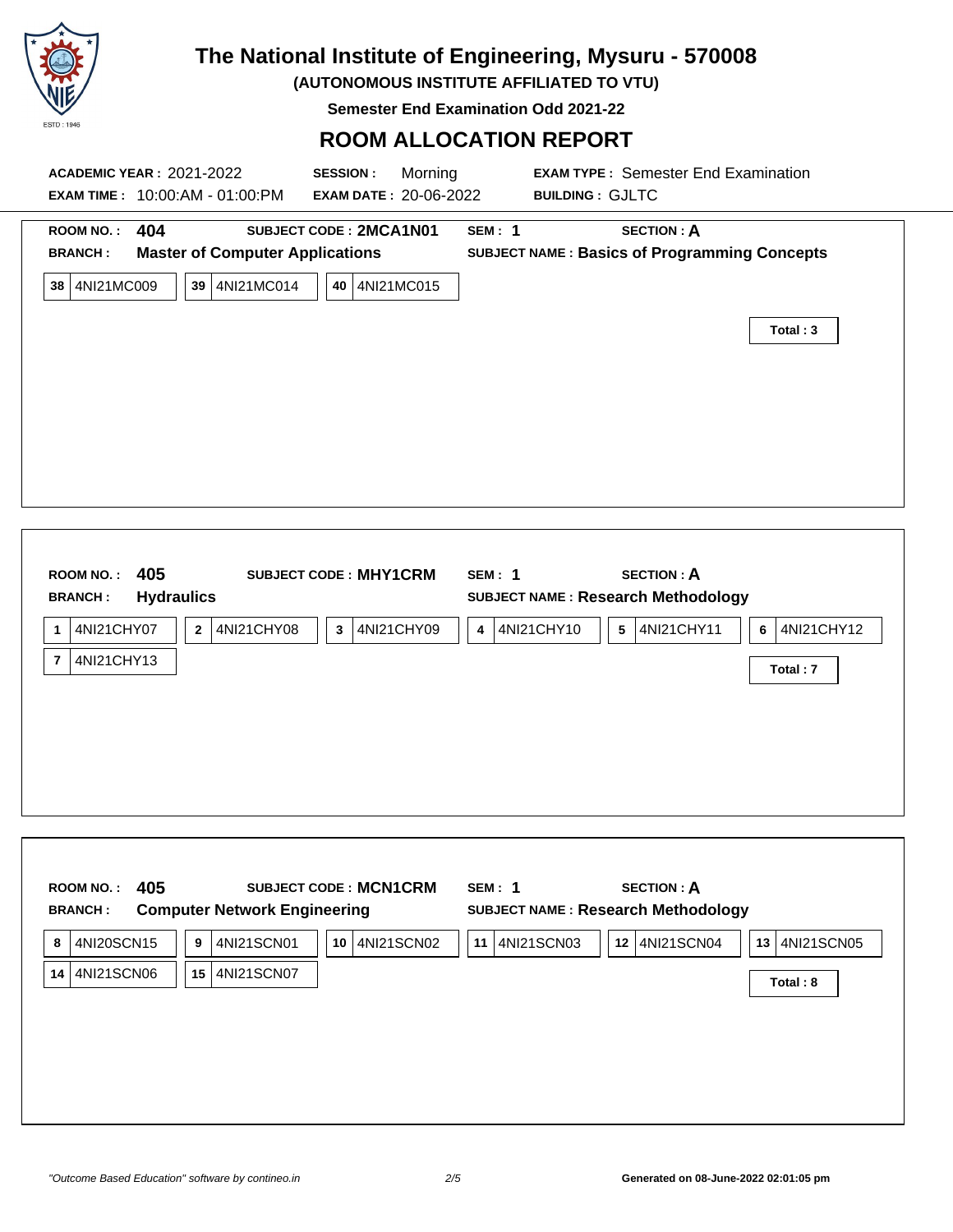

**(AUTONOMOUS INSTITUTE AFFILIATED TO VTU)**

**Semester End Examination Odd 2021-22**

### **ROOM ALLOCATION REPORT**

| <b>ACADEMIC YEAR: 2021-2022</b><br><b>EXAM TIME: 10:00:AM - 01:00:PM</b> | <b>SESSION:</b>                                       | Morning<br><b>EXAM DATE: 20-06-2022</b> | <b>BUILDING: GJLTC</b>                    | <b>EXAM TYPE: Semester End Examination</b> |               |
|--------------------------------------------------------------------------|-------------------------------------------------------|-----------------------------------------|-------------------------------------------|--------------------------------------------|---------------|
| 405<br>ROOM NO.:<br><b>BRANCH:</b>                                       | <b>SUBJECT CODE: MMD1CRM</b><br><b>Machine Design</b> | SEM: 1                                  | <b>SUBJECT NAME: Research Methodology</b> | <b>SECTION: A</b>                          |               |
| 2021MMD010<br>16                                                         | 17<br>4NI21MMD01<br>18                                | 4NI21MMD02<br>19                        | 4NI21MMD03<br>20                          | 4NI21MMD04                                 | 21 4NI21MMD05 |
| 4NI21MMD06<br>22                                                         | 23<br>4NI21MMD07<br>24                                | 4NI21MMD08<br>25                        | 4NI21MMD09                                |                                            | Total: 10     |
|                                                                          |                                                       |                                         |                                           |                                            |               |
|                                                                          |                                                       |                                         |                                           |                                            |               |
|                                                                          |                                                       |                                         |                                           |                                            |               |
|                                                                          |                                                       |                                         |                                           |                                            |               |
|                                                                          |                                                       |                                         |                                           |                                            |               |
|                                                                          |                                                       |                                         |                                           |                                            |               |
|                                                                          |                                                       |                                         |                                           |                                            |               |

| <b>BRANCH:</b> | <b>Power Systems</b> |               |               | <b>SUBJECT NAME: Research Methodology</b> |            |
|----------------|----------------------|---------------|---------------|-------------------------------------------|------------|
| 4NI21EPS01     | 4NI21EPS02<br>27     | 28 4NI21EPS04 | 29 4NI21EPS05 | 30 4NI21EPS07                             | Total: $5$ |
|                |                      |               |               |                                           |            |
|                |                      |               |               |                                           |            |
|                |                      |               |               |                                           |            |
|                |                      |               |               |                                           |            |
|                |                      |               |               |                                           |            |

| 405<br><b>ROOM NO.:</b><br><b>BRANCH:</b> | SUBJECT CODE: 2MCA1N01<br><b>Master of Computer Applications</b> | <b>SECTION: A</b><br>SEM: 1<br><b>SUBJECT NAME: Basics of Programming Concepts</b> |  |
|-------------------------------------------|------------------------------------------------------------------|------------------------------------------------------------------------------------|--|
| 4NI21MC022<br>31                          | 4NI21MC031<br>4NI21MC033<br>32<br>33                             | 4NI21MC036<br>4NI21MC035<br>4NI21MC044<br>34<br>35<br>36                           |  |
| 4NI21MC045<br>37                          | 4NI21MC046<br>4NI21MC056<br>38<br>39                             | 4NI21MC057<br>40<br>Total: 10                                                      |  |
|                                           |                                                                  |                                                                                    |  |
|                                           |                                                                  |                                                                                    |  |
|                                           |                                                                  |                                                                                    |  |
|                                           |                                                                  |                                                                                    |  |
|                                           |                                                                  |                                                                                    |  |
|                                           |                                                                  |                                                                                    |  |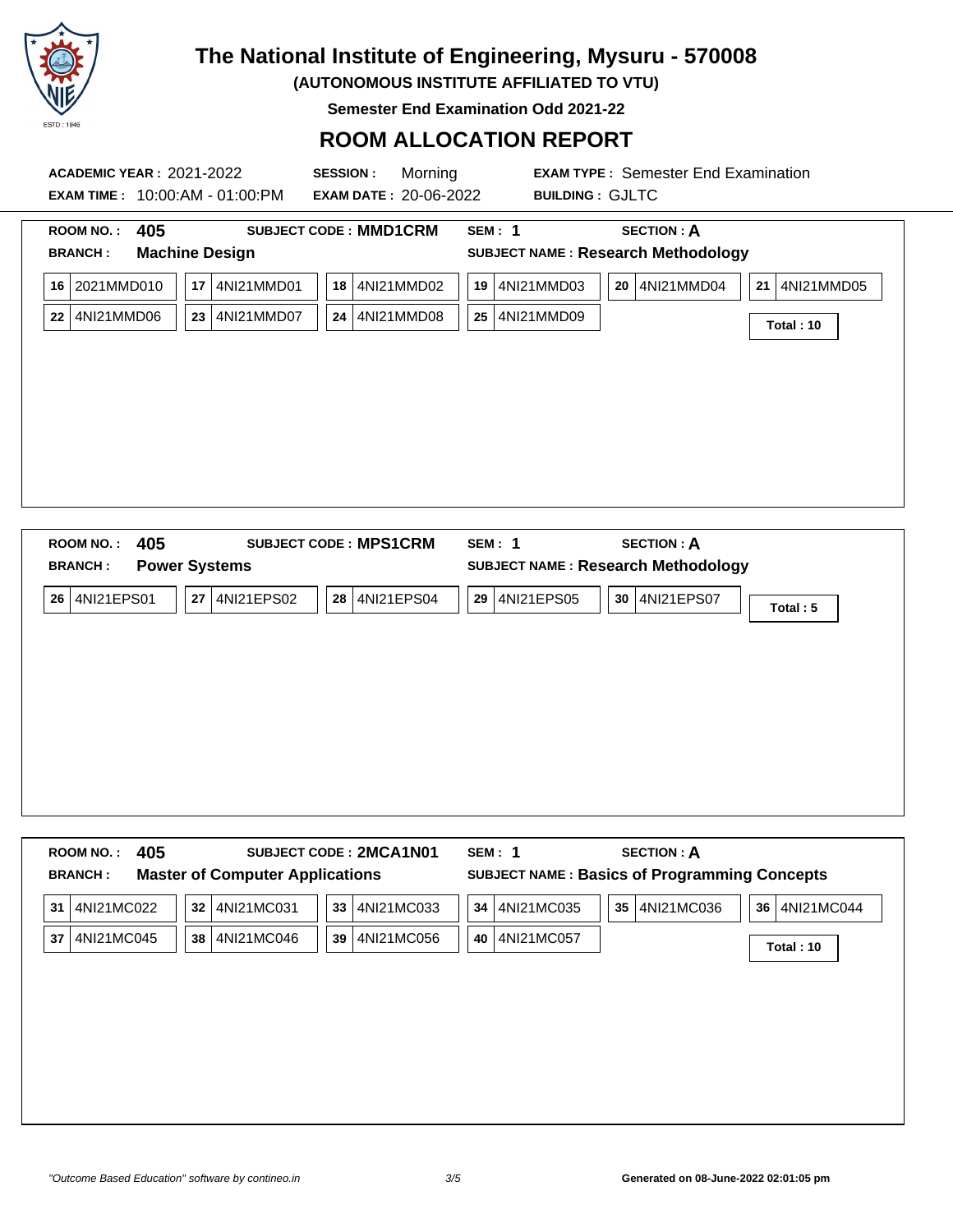

**(AUTONOMOUS INSTITUTE AFFILIATED TO VTU)**

**Semester End Examination Odd 2021-22**

#### **ROOM ALLOCATION REPORT**

| <b>ACADEMIC YEAR: 2021-2022</b>                       |          | EXAM TIME: 10:00:AM - 01:00:PM                           | <b>SESSION:</b><br><b>EXAM DATE: 20-06-2022</b>              | Morning            | <b>BUILDING: GJLTC</b> | <b>EXAM TYPE: Semester End Examination</b>                                                           |          |  |
|-------------------------------------------------------|----------|----------------------------------------------------------|--------------------------------------------------------------|--------------------|------------------------|------------------------------------------------------------------------------------------------------|----------|--|
| <b>ROOM NO.:</b><br><b>BRANCH:</b><br>4NI21MPT01<br>1 | 406      | 2 4NI21MPT02                                             | <b>SUBJECT CODE: MPT1CRM</b><br>4NI21MPT03<br>$\mathbf{3}$   | <b>SEM: 1</b><br>4 | 4NI21MPT04             | <b>SECTION: A</b><br>Production Engineering and System Technology SUBJECT NAME: Research Methodology | Total: 4 |  |
| <b>ROOM NO.:</b><br><b>BRANCH:</b><br>4NI21SIT01<br>5 | 406<br>6 | <b>Information Technology</b><br>4NI21SIT02              | <b>SUBJECT CODE: MIT1CRM</b><br>$\overline{7}$<br>4NI21SIT03 | <b>SEM: 1</b>      |                        | <b>SECTION: A</b><br><b>SUBJECT NAME: Research Methodology</b>                                       | Total: 3 |  |
| <b>ROOM NO.:</b><br><b>BRANCH:</b><br>4NI21LNI01<br>8 | 406<br>9 | <b>Networking and Internet Engineering</b><br>4NI21LNI02 | <b>SUBJECT CODE: MNI1CRM</b><br>10 4NI21LNI03                | <b>SEM: 1</b>      |                        | <b>SECTION: A</b><br><b>SUBJECT NAME: Research Methodology</b>                                       | Total: 3 |  |